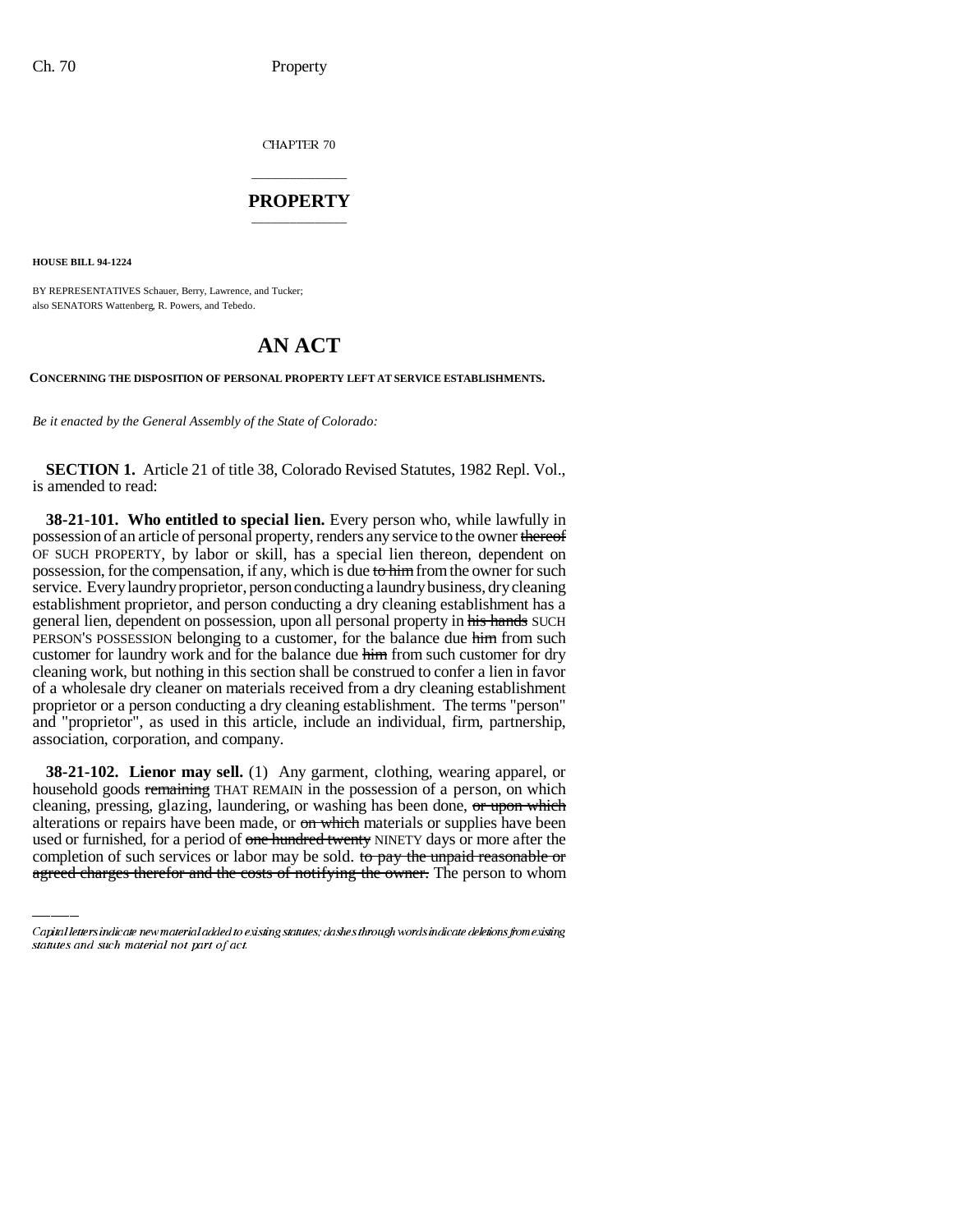#### Property Ch. 70

such charges are payable and owing shall first notify the owner of such property of the time and place of such sale PURSUANT TO SECTION 38-21-104. Property that is to be placed in storage after any of the services or labor mentioned in this section shall not be affected by the provisions of this section.

(2) IF ANY GARMENT, CLOTHING, OR WEARING APPAREL IS LEFT WITH A LAUNDERER OR RETAIL DRY CLEANER FOR LAUNDERING OR DRY CLEANING AND IS NOT RECLAIMED BY THE CUSTOMER WITHIN ONE HUNDRED EIGHTY DAYS, THE LAUNDERER OR DRY CLEANER MAY, WITHOUT ANY LIABILITY OR RESPONSIBILITY FOR SUCH GARMENT, CLOTHING, OR WEARING APPAREL AND WITHOUT FURTHER NOTIFICATION TO THE CUSTOMER, DISPOSE OF SUCH ITEM IN ANY MANNER SUITABLE TO THE LAUNDERER OR DRY CLEANER.

**38-21-103. Sale for storage charges.** (1) All garments, clothing, and wearing apparel on which any of the services or labor mentioned in section 38-21-102 have been performed and then placed in storage by agreement, remaining in the possession of a person without the reasonable or agreed charges having been paid for a period of twelve months NINETY DAYS, may be sold. to pay said charges and costs of notifying the owner. The person to whom the charges are payable and owing shall first notify the owner of such property of the time and place of sale PURSUANT TO SECTION 38-21-104. Persons operating as warehouses or warehousemen shall not be affected by this section.

(2) IF ANY GARMENT, CLOTHING, OR WEARING APPAREL IS LEFT IN STORAGE WITHOUT THE REASONABLE OR AGREED CHARGES HAVING BEEN PAID AND IS NOT RECLAIMED BY THE CUSTOMER WITHIN ONE HUNDRED EIGHTY DAYS, THE PERSON HOLDING SUCH PROPERTY MAY, WITHOUT ANY LIABILITY OR RESPONSIBILITY FOR SUCH GARMENT, CLOTHING, OR WEARING APPAREL AND WITHOUT FURTHER NOTIFICATION TO THE CUSTOMER, DISPOSE OF SUCH ITEM IN ANY MANNER IT DEEMS SUITABLE.

**38-21-104. How notice given.** (1) The **posting or** NOTICE REQUIRED IN THIS ARTICLE SHALL BE SATISFIED BY mailing of a registered letter, with a return address marked thereon, addressed to the owner of the property at his IF AN address WAS given at the time of delivery of the property, to such person to render any of the services or labor set out in this article or, if no address was so given, at his address if otherwise known, stating the time and place of sale, shall constitute notice as required in this article. Said notice shall be posted or mailed at least twenty days before the date of sale. STATING THAT THE GARMENT, CLOTHING, OR WEARING APPAREL SHALL BE DISPOSED OF UNLESS IT IS RECLAIMED WITHIN THIRTY DAYS AFTER THE DATE OF THE NOTICE. The cost of posting or mailing said letter shall be added to the charges.

 $(2)$  If no address was given at the time of delivery of the property or if the address of the owner is not otherwise known, such person who has performed the services or labor shall cause to be published at least once in a daily or weekly newspaper in the city, town, city and county, or county wherein such property was delivered to such person a notice of the time and place of sale, and such notice shall be published at least twenty days before the date of sale. Such notice shall constitute notice as required in this article if notice cannot be mailed. The cost of one such publication shall be added to the charges.